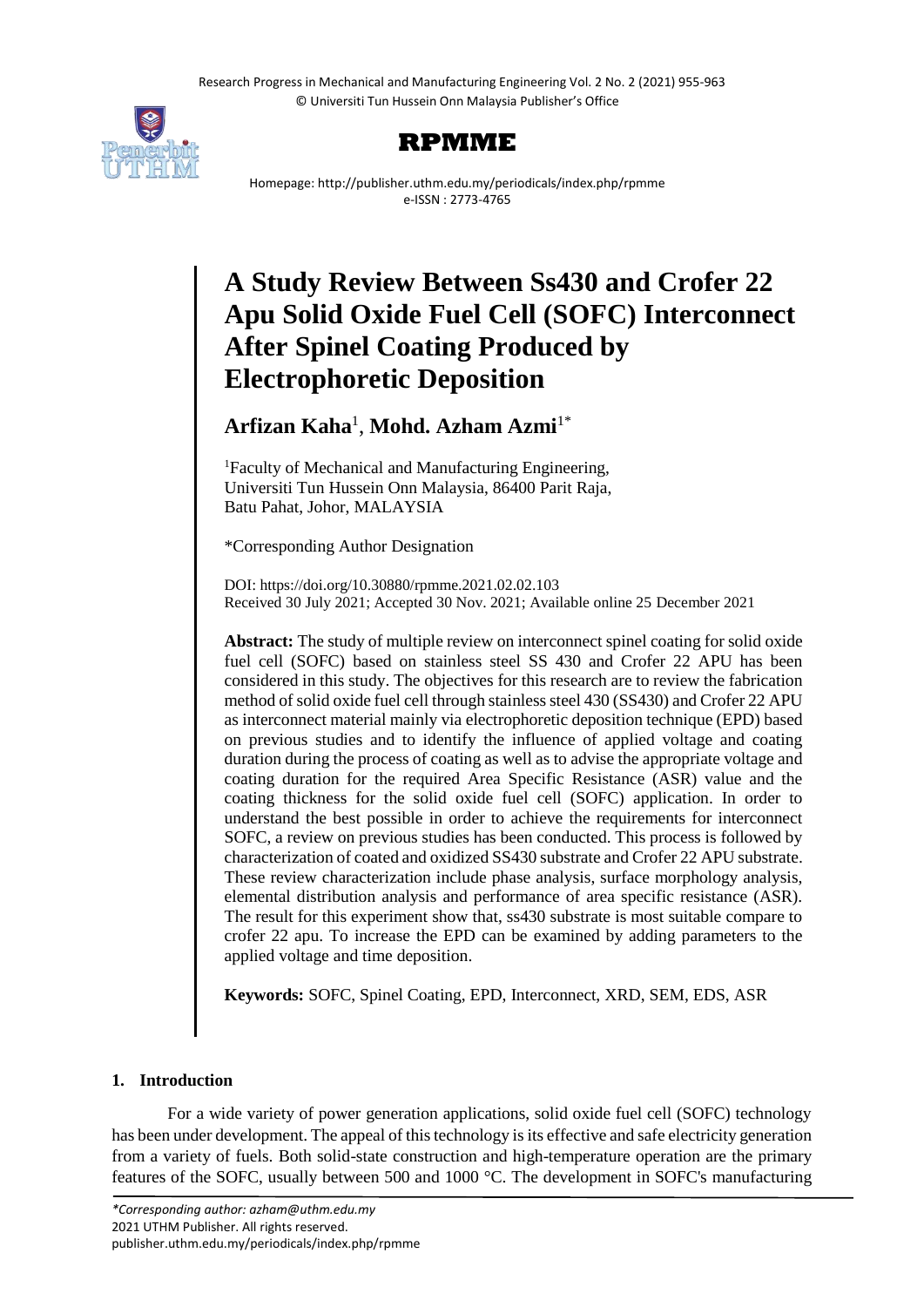technology has made it possible to decrease to the intermediate temperature range of 600-800 °C without affecting output. As a result, some relatively inexpensive Cr2O3 forming alloys such as ferritic stainless steel 430 (SS430) may be used as interconnects to replace costly ceramics [1].

As interconnecting materials, only special metal alloys that meet interconnection requirements can be used in terms of SOFC operating temperature. There are some benefits to the use of stainless steel in fuel cells over ceramic materials. This is linked to their elevated thermal conductivity, high electrical conductivity and ease of processing. A major factor is also the price of steel, which is around an order of magnitude smaller than the price of ceramic materials. Also dense ceramic supporting layers need to be used for the development of SOFC when dense steels are used. The inclusion of porous steel, however, offers an incentive for the use of much thinner ceramic layers and thus contributes to further cost reductions. Porous steel has similar benefits to dense steel and can well act as a mechanical basis for SOFC [2].

Essentially, this research was conducted on the basis of these problems aimed at finding the best value of deposition time and applied voltage as the parameter in maximizing the EPD process through its impact on the rate of deposition on SOFC interconnects.

# **2. Methodology**

This chapter explains about the methodologies to prepare (MnCO)3O4 coating and the analysis conducted to determine the performances for SOFC application. The analysis conducted for the performance are by using Scanning Electron Microscopy (SEM), X-Ray Diffraction (XRD), Energy Dispersive X-Ray Spectroscopy (EDS), Dilatometer and Electrochemical Impedance Spectroscopy (EIS). For this review, the methodology of SOFC application was start from the characterization of manganese cobalt (MnCo)<sub>3</sub>O<sub>4</sub> powder. This process consists of 3 analyse which are phase analysis, surface morphology and elemental analysis.

### 2.1 Fabrication of Interconnect

The electrophoretic deposition (EPD) method for the coating technique was used for the production process. This process was used to produce solid oxide fuel cell interconnects of SS430 and Crofer 22 APU stainless steel. In addition, many criteria, such as the preparation of steel substrates, the preparation of aqueous suspension and the arrangement of the EPD procedure, need to be prepared before the EPD method is carried out. To obtain the best spinel coating on the steel substrate, the preparation must be done correctly as it is necessary.

#### 2.2 Testing and Analysis

#### 2.2.1 Phase Analysis by X-ray Diffraction

X-ray powder diffraction is a simple technique primarily for the identification of crystalline shape and degree of crystallinity of thin film and powder. The diffraction pattern allows the composition and texture of the film's phase, desired orientation and volume of crystallite, and life of film pressure to be established. All possible diffraction directions of the lattice should be obtained by scanning the sample through a spectrum of 2 different angles due to the random orientation of the thin films. It is hard to define the crystal structure for the high symmetry crystals. The angle between x-ray incident and x-ray diffraction is 2x [3]. The equipment used are X-ray Diffraction (XRD), Bruker D8 Advances, Germany. The equipment used are shown in Figure 1.

2.2.2 Surface Morphology and Elemental Distribution Analysis by Scanning Electron Microscope (SEM) and Energy Dispersive X-ray Spectroscopy (EDS)

The scanning electron microscope (SEM) is a type of electron microscope which images the sample surface by scanning with high-emitting electrons. The electrons interacting with the atoms of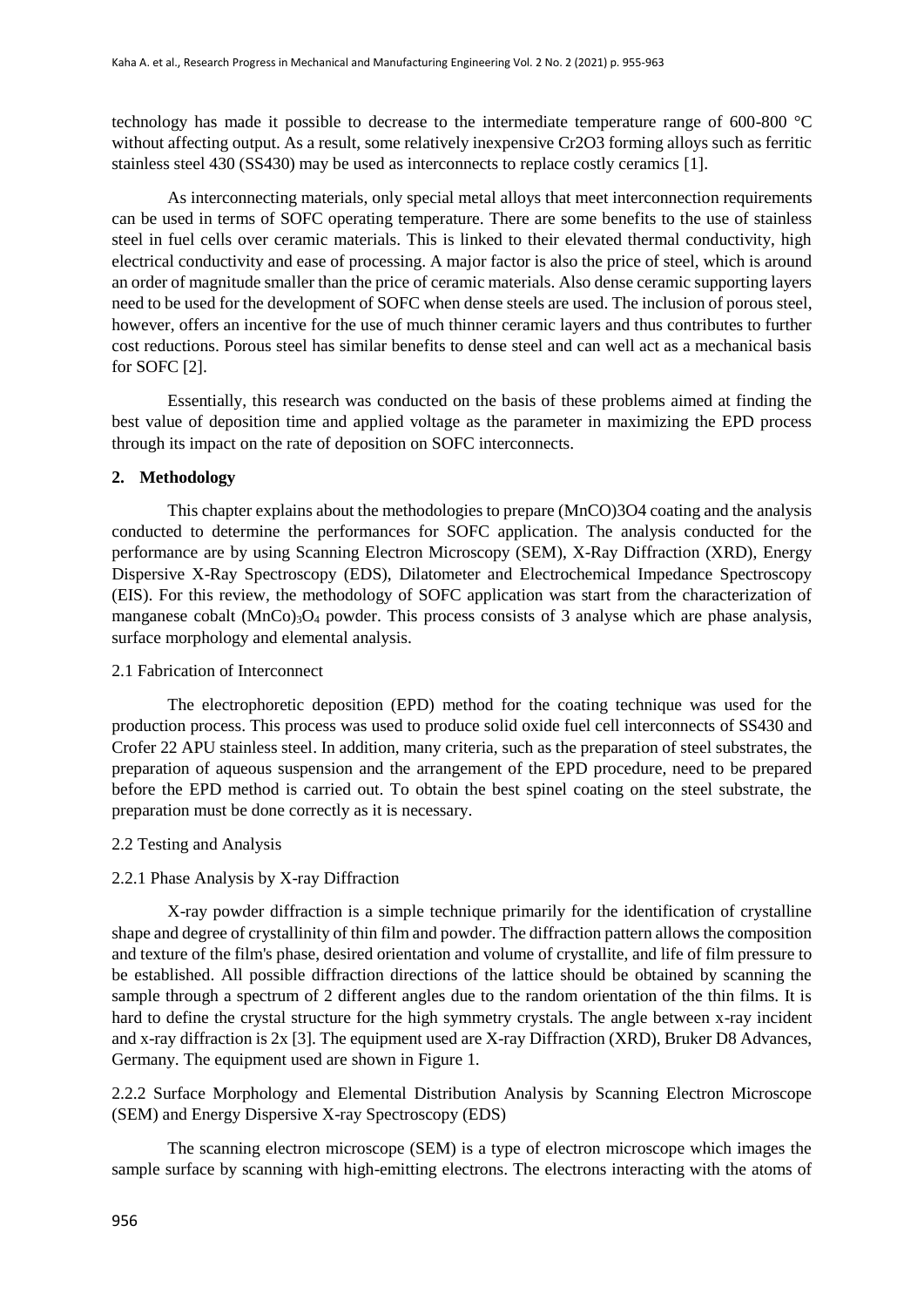the sample produce a signal providing details about the characterization of the sample's morphology. Energy Dispersive X-ray spectroscopy (EDS) is an analytical method used for the chemical characterization or elemental analysis of a sample. The most popular addition to the SEM is the EDS. Due to the EDS system's pulse counting function, it has the ability to detect the characteristic X-ray of all elements above F in the periodic table. The equipment used for this analysis is Scanning Electron Microscope (SEM), JSM-6380 LA, Japan. Figure 2 displays the equipment used to analyze surface morphology and elemental analysis, as the same equipment is used for both studies.

2.2.3 Measurement of Area Specific Resistance (ASR) by Electrochemical Impedance Spectroscopy (EIS)

Electrochemical Impedance Spectroscopy measures the area specific resistance (ASR), otherwise known as the Electrochemical Impedance Spectroscopy (EIS). EIS is an electrochemical tool for calculating a system's impedance based on the frequency of the AC potential. The equipment used for this analysis is Electrochemical Impedance Spectroscopy (EIS), Autolab PGSTAT30, Netherland. The equipment used are shown in Figure 3.



**Figure 1: X-ray Diffraction (XRD), Bruker D8 Advances**



**Figure 2: Scanning Electron Microscope (SEM), JSM-6380 LA**



**Figure 3: Electrochemical Impedance Spectroscopy (EIS), Autolab PGSTAT30**

# **3. Results and Discussion**

- 3.1 Coated Substrate Characterization Review Analysis
- 3.1.1 Phase Review Analysis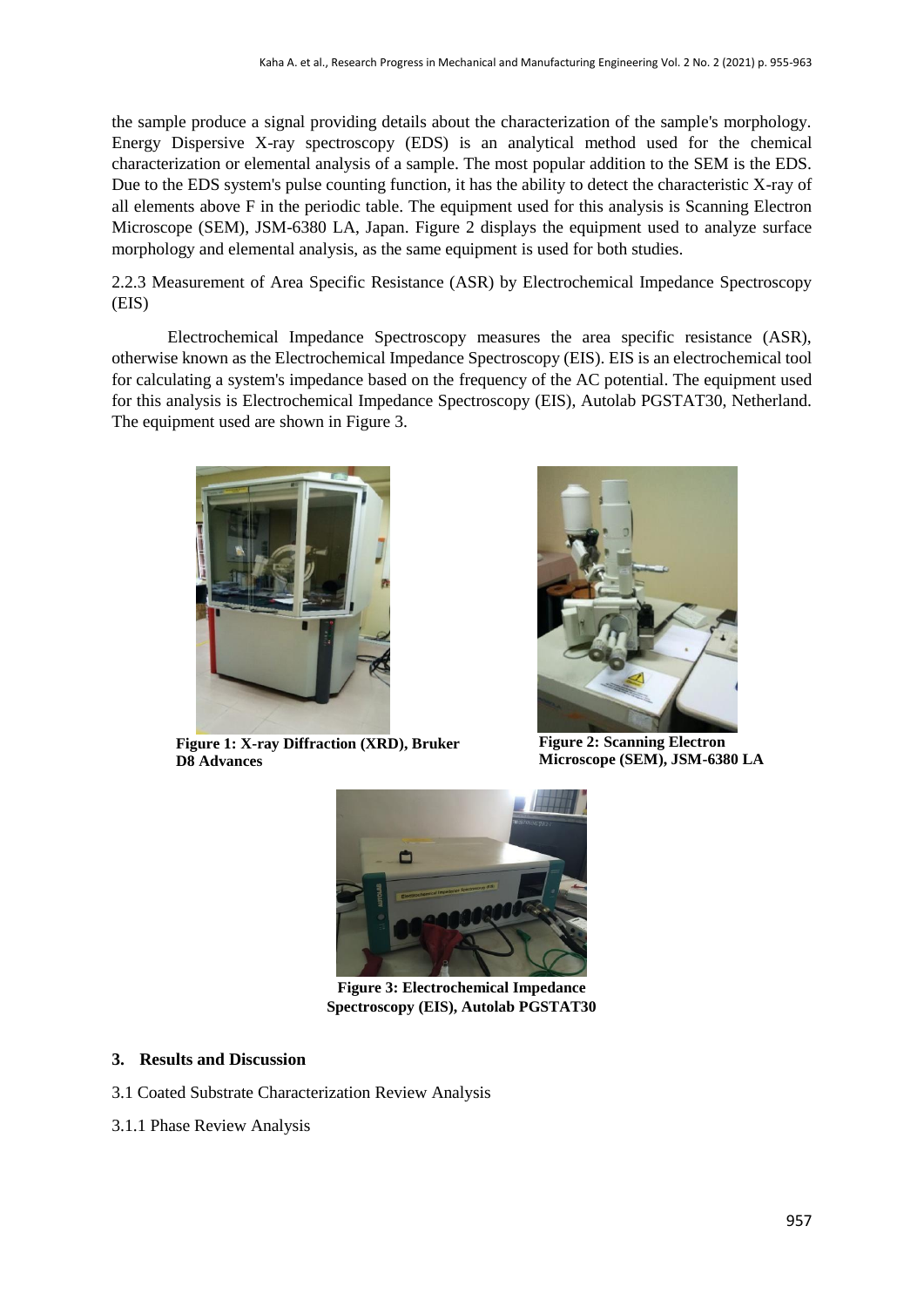

**Figure 4: XRD pattern of Mn2CuO4 (Waluyo et. al., 2018)**

**Figure 5: XRD pattern of Co-38Mn-2La and Co-33Mn-17Cu (Guo et al., 2018)**



**Spectroscopy (EIS), Autolab PGSTAT30**

The first reference, by Waluyo et al., (2018), using Crofer 22 APU as the substrate and Mn2CuO4 as the coating material through a plasma spray without the requirement for post heat treatment. This author additionally utilised Rigaku Co.'s XRD D/MAX-3B for analytical testing. The pattern depicts the diffraction peaks associated with the cubic spinel phase of Mn2CuO4 with a space group of Fd-3m (JCPDS No. 34-1400) The XRD data of the interconnects tested for stability at 800°C in air revealed typical diffraction peaks for the spinel phase as well as Mn3O4 peaks [4]. This clearly shows that the spinel phase was recreated spontaneously during SOFC operations.

The second reference utilised SS430 as the substrate and coating materials Co-38Mn-2La and Co-33Mn17Cu. The XRD, D/MAX-3B, Rigaku Co., Tokyo, Japan, was used for the analysis. The deposition duration was 1.2 minutes and the voltage was 110 V. The XRD pattern for alloy coatings of Co-38Mn-2La and Co-33Mn-17Cu is shown in Figure 4.2. Figure 4.2 demonstrates that the alloy covering Co-38Mn-2La is basically a cubic Co structure, with peaks changing to low angles when compared to pure Co. Figure 4.2 shows the Cu characteristic peak of a Co-33Mn-17Cu alloy coating [5].

This author utilised Crofer 22 APU as the substrate and (MnCo)3O4 as the coating material for the third reference. All samples included (Mn,Co)3O4 spinel phase. The cubic MnCo2O4 and tetragonal Mn2CoO4 phases have both been discovered. Some peaks in the spectra of the EPD sample can be attributed to Cr2O3. Its summits, however, coincide with the spinel peaks. Furthermore, due to potential Cr, Mn diffusion, the peaks are somewhat displaced in relation to the reference locations. The main difference between the spectra of thin coatings and EPD coatings is the existence of a prominent alloy peak in the thin coatings, whereas this peak is very weak in the thicker EPD coating [6].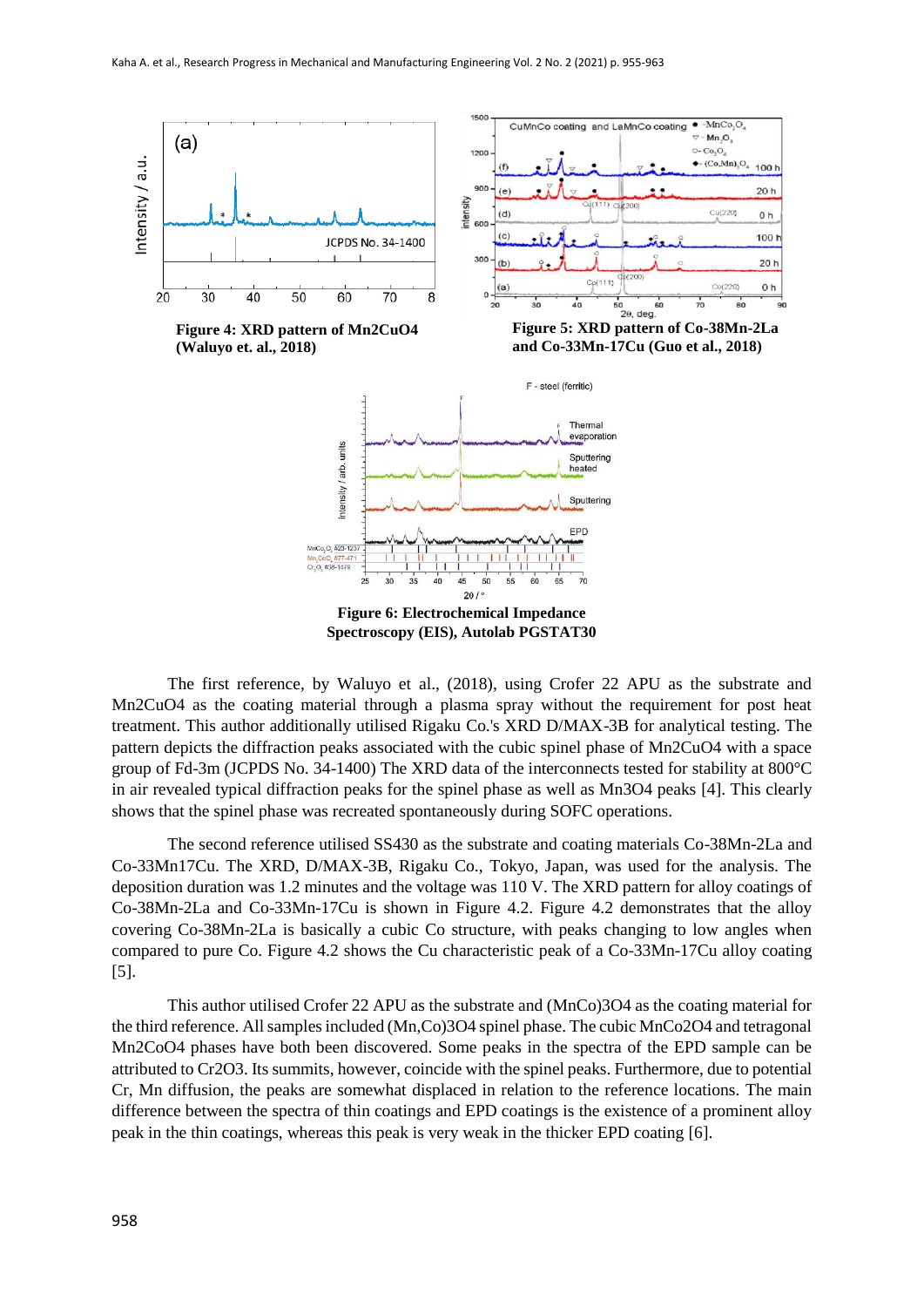The bulk of the discovered phases, according to previous study, are of two types: cubic and tetragonal. When the settings are changed, the XRD pattern shows an increase in spinel intensity. This advancement suggests a better coating microstructure to minimise Cr poisoning from the SS430 and Crofer 22 APU substrates. As a result, the substrate is suitable for use in SOFC applications as a steel connection.

3.1.2 Surface Morphology Review Analysis



**Figure 7: Surface Morphology of Co-38Mn-2La (Guo et al., 2018)**



**Figure 8: XRD pattern of Co-38Mn-2La and Co-33Mn-17Cu (Guo et al., 2018)**



**Figure 9: Electrochemical Impedance Spectroscopy (EIS), Autolab PGSTAT30**

The first author utilised SS430 as the substrate, Co-38Mn-2La as the coating material, and Co-33Mn-17Cu as the coating material. The SEM, JSM-5800, JEOL, Tokyo, Japan, was used for the analysis. The deposition duration was 1.2 minutes and the voltage was 110 V. According to Figure 7, the alloy Co-38Mn-2La (electrode) is a two-phase structure composed of a solid co-based solution and a liquid La-rich solution (light phase). Continuous Co-38Mn-2La coating was produced on the surface of the substrate via metallurgical bonding, with an average coating thickness of around 30 m. Figure 7 depicts a Co-33Mn-17Cu alloy with a Co-rich phase and a Cu-rich phase [5].

Molin et al. (2017) utilised Crofer 22 APU as the substrate and (Mn,Co)3O4 as the coating material in their second reference. On the surface, the EPD coating seems porous, with well-connected granules of about 1m in size. The coatings cross sections analysis shows a 15 m Mn-Co layer with a more porous layer in the outer half. In the inner coating region, the thick layer is plainly apparent [6]. Figure 4.6 shows the typical presence of splashes and spattering particles on the top surface. There is also a continuous contact and a metallurgical connection between the coating and the substrate. There were also fine holes on the covering.

Following that, Bobruk et al. (2018) utilised Crofer 22 APU as the substrate and MnCO2O4 as the coating material. A symmetrical arrangement was used for the deposition, which was carried out at 60V for 1 minute. During heating and cooling, the ramping rates were always 120oC/h. The surface morphology of the covered substrate is seen in Figure 44. Minor densification is seen when sintered at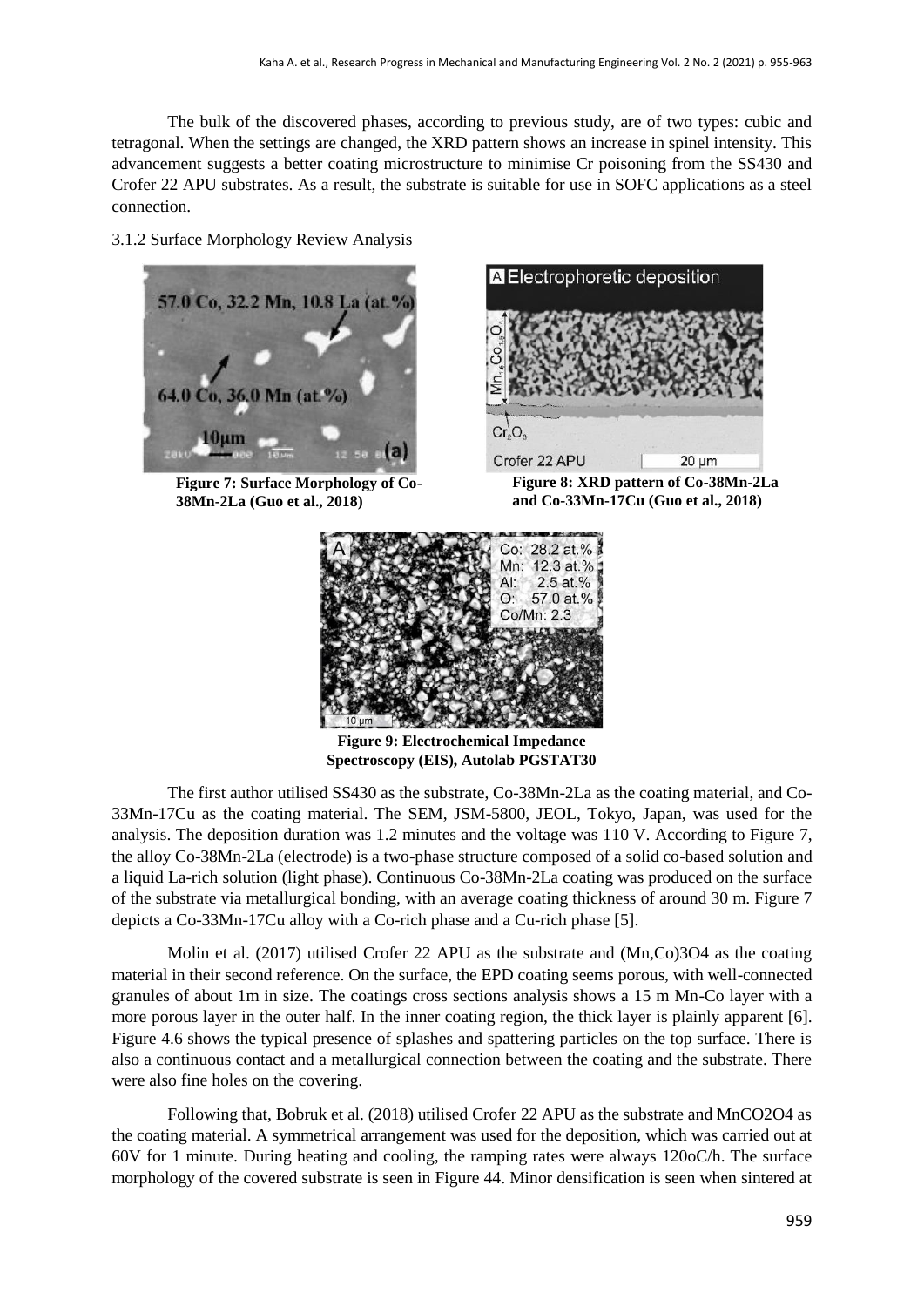900°C, and the microstructure is comparable to that of "green" coatings. When sintered at 1000°C, some densification may be seen, but the covering remains porous with open holes. At  $1100^{\circ}$ C sintering, the coating densified considerably, although few fractures were detected at the chromia/spinel contact [7].

3.1.3 Elemental Distribution Review Analysis



**Figure 10: EDS line scan of Co-Ni-O SS430 (Cheng et al., 2017)**

The substrate was Crofer 22 APU, and the coating material was Co-40Mn/Co, according to the original author [8]. The substrate samples were annealed after being sprayed with parameters 1, 7, and 9 to assess the restoration of the spinel structure. The samples were annealed at 800°C for 3 hours in normal atmosphere before being analysed for crystal structure. Mn, Fe, and Co elements were identified in the covered substrate.

Cheng et al. employed SS430 for the substrate and Co-Ni-O for the coating. EDS (X-Max, OXFORD, UK) machines were utilised, with a scanning voltage of 40kV. Figure 10 depicts Co, Ni, and O enrichment in the oxide layer. Fe and Cr are present in the substrate and decrease fast in the high O layer, which is dependent on the oxide thin higher Cr area at the interface of the oxide layer and the substrate. The Cr element diffuses outward from the steel substrate toward the surface [9].

The third reference utilised Crofer 22 APU as the substrate and MnCO2O4 as the electrophoretic deposition coating material. Element discovered Co, Mn, O, and Co when sintered at 900oC. Element discovered Co, Mn, O, and Co when sintered at 1000°C. Element discovered Co, Mn, O, Co, Cr when sintered at 1100<sup>o</sup>C. [7]. This suggests that the coated substrate can be used as a SOFC interconnect.

We can observe from the findings that a foreign element, Cr, was discovered in the EDS line. As a result, it is possible to deduce that the Cr element is present in the substrate itself. The findings from all of the references lead us to the conclusion that the purpose of protective coating is to aid in the reduction of the oxygen partial pressure at the coating or oxide contact. The existence of spinel components, however, may still be observed in the stratum.

3.2 Impedance Review Analysis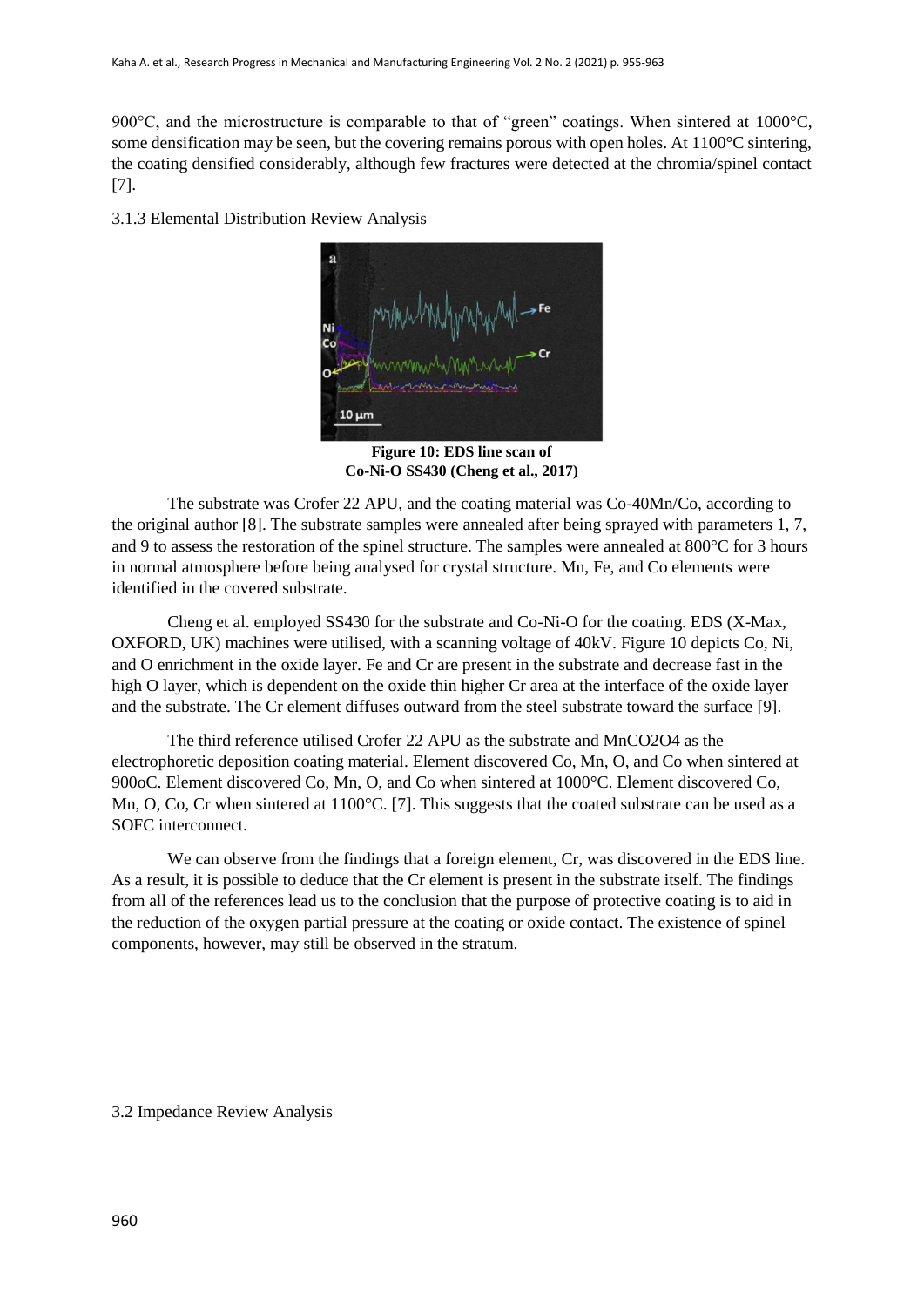

**Figure 11: Surface Morphology of Co-38Mn-2La (Guo et al., 2018)**



**Figure 12: XRD pattern of Co-38Mn-2La and Co-33Mn-17Cu (Guo et al., 2018)**

The first author utilised SS430 as the substrate and Cu/La doped Co-Mn coatings for the coating. The applied parameter was 5 V. The sample was heated to the desired temperature (500-8000 C). The ASR findings of Co-40Mn coating oxidised at 750° C for 100 h and 20 h (1 and 2), Co-38Mn-2La coating oxidised at 750° C for 100 h and 20 h (3 and 4), and Co-33Mn-17Cu coating oxidised at 7500 C for 100 h and 20 h are shown in Figure 4.27. (5 and 6). The ASR of a Co-40Mn oxide coating at 800° C is 79.2 m cm2 after 20 hours and 43.2 m cm2 after 100 hours. Obviously, the value decreases with oxidation time. The ASR of a Co-38Mn-2La oxide coating at 8000 C is 19.6 m $\Omega$  cm2 after 20 hours and 24 m $\Omega$  cm2 after 100 hours. The value progressively increases over time due to oxidation. ASR of Co-33Mn-17Cu oxide coating at 800 $^{\circ}$  C is 7.5 m $\Omega$  cm<sup>2</sup> for 20 h and 41 m $\Omega$  cm<sup>2</sup> for 100 h, with the value rising with oxidation duration [5].

The following reference employed Crofer 22 APU as the substrate and CeO2-doped (Co-Mn)<sub>3</sub>O<sub>4</sub> as the coating material. ASR tests on the basic Crofer 22 APU yielded an ASR of 24 m $\Omega$  cm<sup>2</sup>. The obtained value for coating alloy  $(Co-Mn)_3O_4$  is 13 m $\Omega$  cm<sup>2</sup>. The ASR value obtained for the coated alloy CeO<sub>2</sub>-doped (Co-Mn)<sub>3</sub>O<sub>4</sub> is 8 m $\Omega$  cm<sup>2</sup>. By comparing the three, the steady decline in ASR value demonstrates that the coated alloy  $CeO<sub>2</sub>$ -doped  $(Co-Mn)<sub>3</sub>O<sub>4</sub>$  provides importance as a protective coating by having the lowest ASR value [10].

According to Shen et al., (2019), the substrate was 430 FSS and the coating material was MnxCo<sub>3</sub>-xO<sub>4</sub> with four distinct values of x. Figure 4.11 indicates that after 1000 hours of isothermal oxidation, the minimum ASR value of the  $Mn_{1.2}Co_{1.8}O_4$  coating is 11.22m $\Omega$ cm<sup>2</sup>. The ASR of the  $Mn_{1.2}Co_{1.8}O_4$  coating was lowered by about 70% when compared to the bare matrix (35.02m $\Omega$ cm<sup>2</sup>), demonstrating its high electrical conductivity [11].

As we can see from the preceding findings, the three interconnect investigations yielded encouraging ASR values. Thus, demonstrating that spinel coating, rather than uncoated substrate, can lower the value of ASR.

#### **4. Conclusion**

This paper reviews past research on the fabrication of SOFC stainless steel 430 (SS430) and Crofer 22 APU interconnect coatings. The primary goal of this research was to examine the best possible candidates for spinel coated interconnect based on SOFC SS430 and Crofer 22 APU substrate. EPD coating techniques are mainly used on SS430 and Crofer 22 APU steel interconnects in this investigation. Following the procedure, numerous analyses were performed to characterise the coated substrate and the oxidised coated substrate. These analyses include XRD phase analysis, SEM morphological analysis and EDS elemental analysis. The other goal was to discover the effect of voltage applied and deposition time length on coating thickness on area specific resistance (ASR) by reviewing prior studies. Based on the findings, it is possible to deduce that the parameters used create varying ASR values and coating thicknesses. The experiments done demonstrate that the goal of this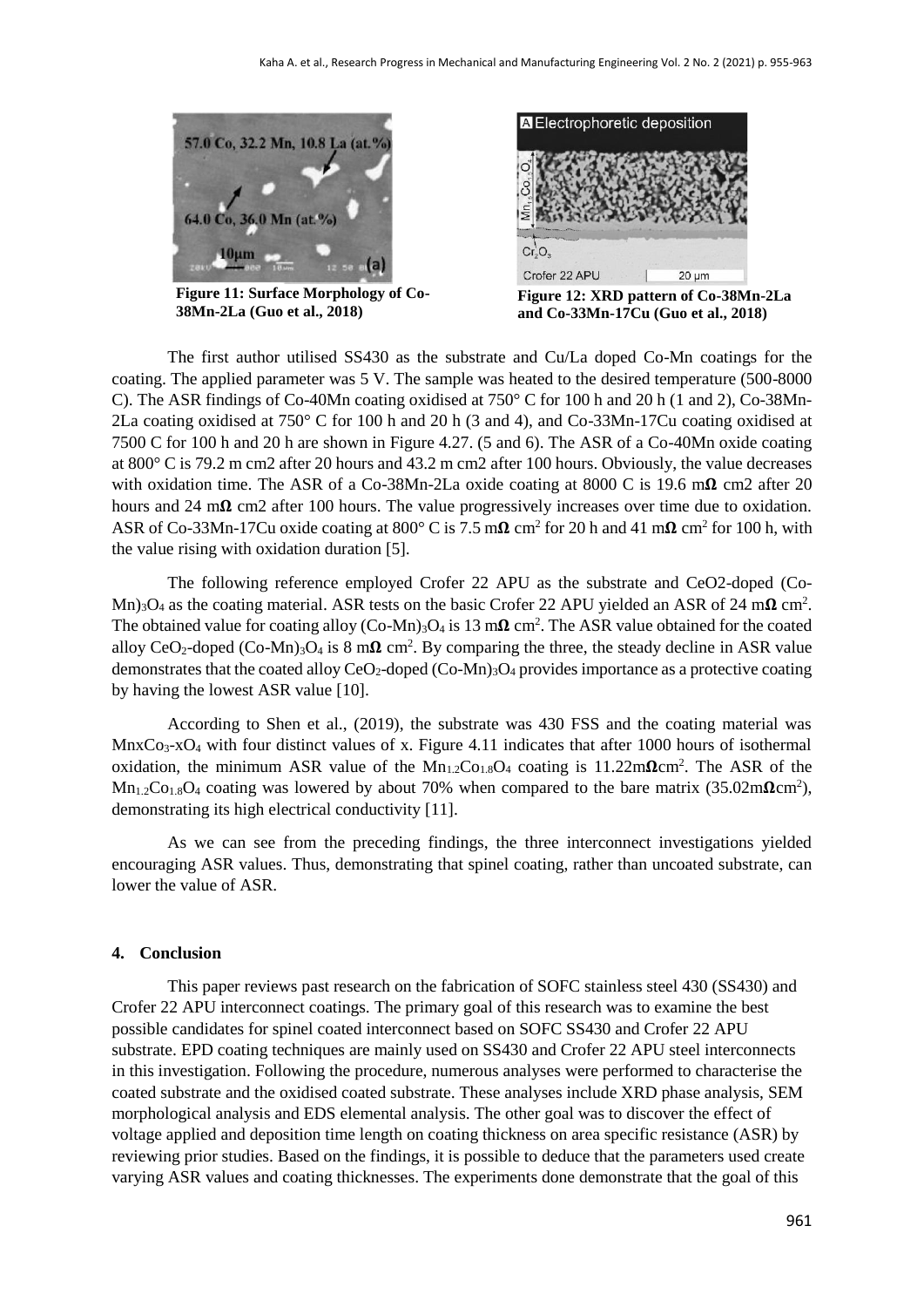study was met when the ASR recorded had a relationship with the parameters. High voltage parameters result in a reduced ASR value, which provides high performance when used in SOFC interconnects. The most suitable substrate from this review is SS430 substrate because it can produce lower ASR compare to Crofer 22 APU.

# **Acknowledgement**

The authors would like to thank the Faculty of Mechanical and Manufacturing Engineering, Universiti Tun Hussein Onn Malaysia for its support.

# **References**

- [1] Bianco, M., Tallgren, J., Hong, J. E., Yang, S., Himanen, O., Mikkola, J., & Steinberger-Wilckens, R. (2019). Ex-situ experimental benchmarking of solid oxide fuel cell metal interconnects. *Journal of Power Sources*, *437*, 226900.
- [2] Puranen, J., Pihlatie, M., Lagerbom, J., Salminen, T., Laakso, J., Hyvärinen, L., ... & Vuoristo, P. (2014). Influence of powder composition and manufacturing method on electrical and chromium barrier properties of atmospheric plasma sprayed spinel coatings prepared from MnCo2O4 and Mn2CoO4+ Co powders on Crofer 22 APU interconnectors. *International Journal of Hydrogen Energy*, *39*(30), 17246-17257.
- [3] Rabia, N. (2017). *Fabrication and characterization of nanostructured ceramic thin films for electrochemical studies/Rabia Naeem* (Doctoral dissertation, University of Malaya).
- [4] Waluyo, N. S., Park, S. S., Song, R. H., Lee, S. B., Lim, T. H., Hong, J. E., ... & Lee, J. W. (2018). Protective coating based on manganese–copper oxide for solid oxide fuel cell interconnects: plasma spray coating and performance evaluation. *Ceramics International*, *44*(10), 11576-11581.
- [5] Guo, P., Lai, Y., Shao, Y., Zhang, Y., Sun, H., & Wang, Y. (2018). Oxidation characteristics and electrical properties of doped Mn-Co spinel reaction layer for solid oxide fuel cell metal interconnects. *Coatings*, *8*(1).
- [6] Molin, S., Sabato, A. G., Bindi, M., Leone, P., Cempura, G., Salvo, M., ... & Smeacetto, F. (2017). Microstructural and electrical characterization of Mn-Co spinel protective coatings for solid oxide cell interconnects. *Journal of the European Ceramic Society*, *37*(15), 4781-4791.
- [7] Bobruk, M., Molin, S., Chen, M., Brylewski, T., & Hendriksen, P. V. (2018). Sintering of MnCo2O4 coatings prepared by electrophoretic deposition. *Materials Letters*, *213*, 394–398.
- [8] Puranen, J. (2015). Protective Spinel Coatings for Solid Oxide Fuel Cell Interconnectors by Thermal Spray Processes: From Conventional Dry Powder to Novel Solution Precursor Thermal Spraying.